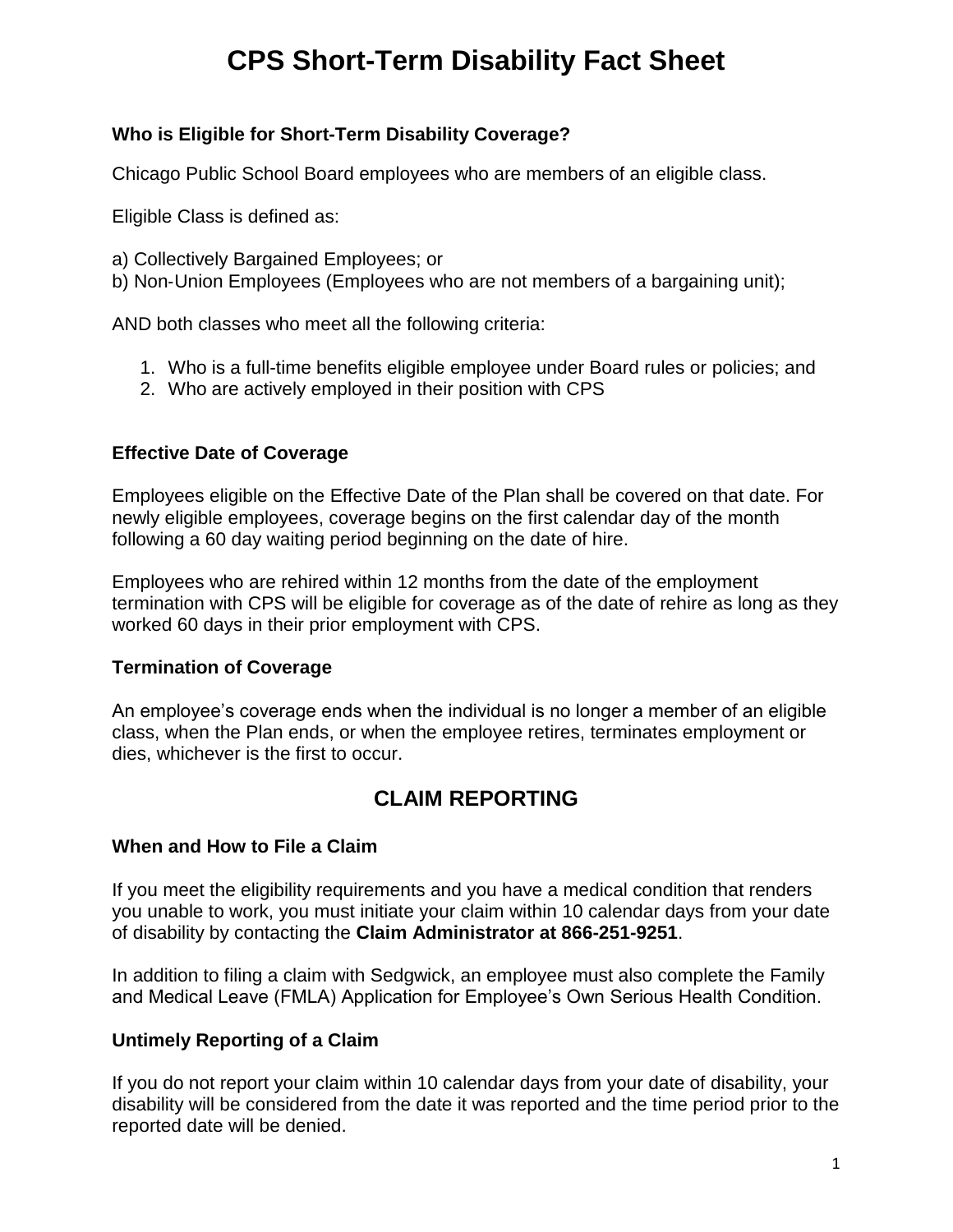# **CLAIMS AND PAYMENTS**

#### **Ten Sick Day Exhaustion Rule**

For any Period of Disability, the Ten Sick Day Exhaustion Rule requires, prior to the beginning of your Period of Disability that you use ten sick days

Additional rules also apply:

- For new hires, the 10 sick day exhaustion rule will be applied based on prorated months of service.
- The Ten Sick Day Exhaustion Rule is a 12 month rolling look back for each period of disability.

A day may not be used to satisfy the rule if the employee receives any amount of compensation for that day from the Board under Workers Compensation, or any settlement agreement.

#### **Amount of the Benefit you Receive**

The base pay used to calculate your short term disability benefit is:

Hourly base pay x Scheduled hours = Weekly base pay

If you have a change in your base pay while on disability, your base pay used to calculate your Short-term disability benefit will be adjusted based on the new salary rate.

#### **Benefits are Taxable**

Short term disability benefits you receive from the Plan are taxable income. Federal and applicable state and local taxes are withheld from benefit payments.

The STD percentage shall be:

- **Calendar Days 1 – 30: – 100%**. During the period beginning on the date of disability, and continuing up to and including the 30<sup>th</sup> day, the percentage shall be one hundred percent of the Daily Rate of Pay.
- **Calendar Days 31 60: 80%**. During the period beginning on the 31<sup>st</sup> calendar day from the date of disability, and continuing up to and including the 60th day, the percentage shall be eighty percent of the Daily Rate of Pay.
- **Calendar Days 61 90: 60%**. During the period beginning on the 61<sup>st</sup> calendar day from the date of disability, and continuing up to and including the 90th day, the percentage shall be sixty percent of the Daily Rate of Pay.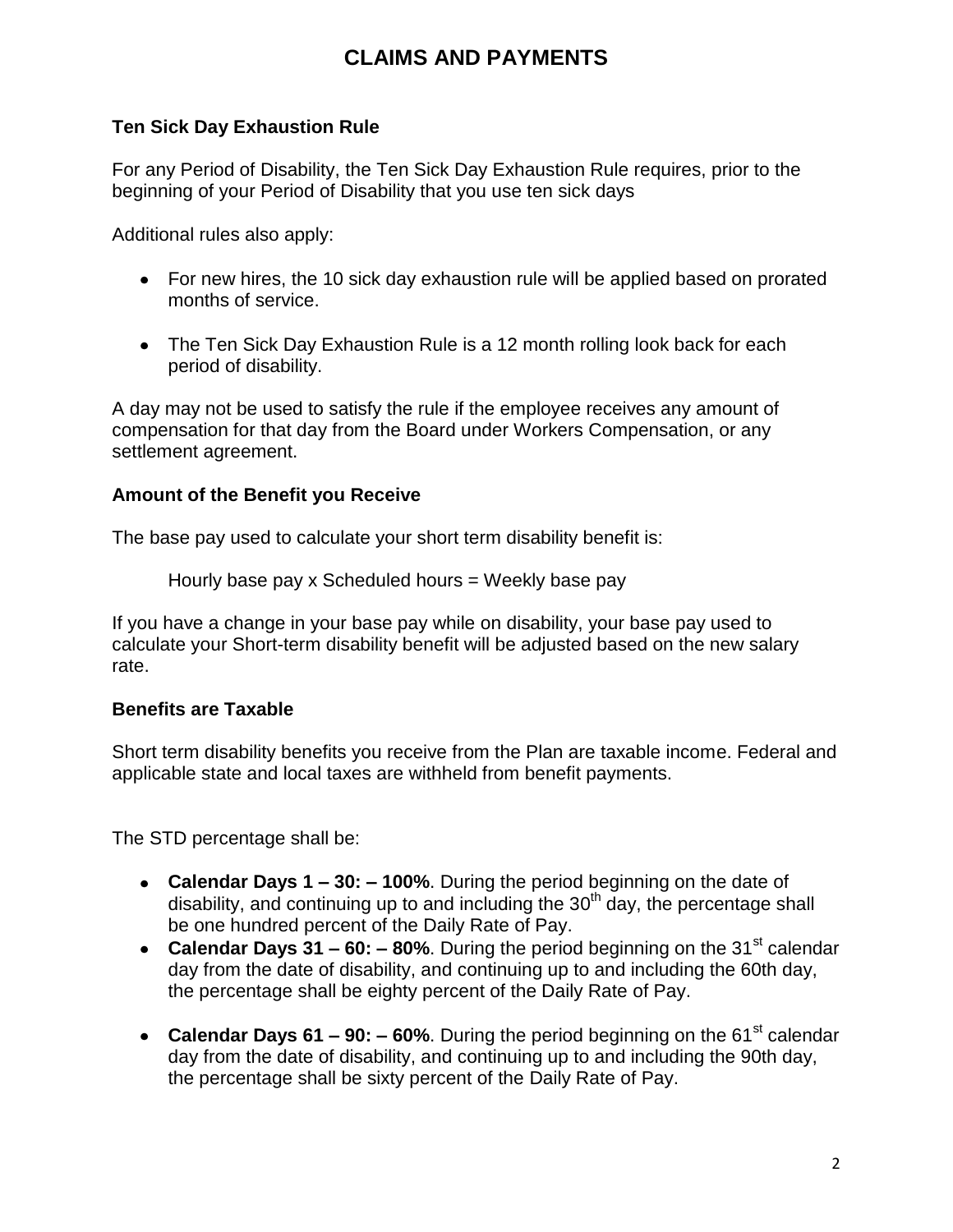## **Supplemental Income with usage of Sick Days**

An employee may supplement the STD payment in days 31 – 90 to reach 100% income during such period(s) by usage of sick days from their sick day bank(s). Employee must complete the authorization form and elect the specific banks for deductions. Please note: usage of sick days is not an automatic process. Failure to complete the authorization form within the time period will result in no sick day usage during the eligible period(s), and no retroactive sick day usage will be applied to past claim period(s).

## **Payment of Daily Benefit**

Daily Benefits shall be paid for each regular work day for which the employee would have been scheduled had the employee not been disabled, but only for days during the Period of disability but not in excess of the Maximum Benefit Period. Examples of days not paid by STD include; Holidays, Snow days, and Intercessions.

Due to the duration of summer intercession, claims will be closed as of the last scheduled work date had the employee not been disabled. If the employee remains disabled beginning with the first scheduled work date following the end of the summer intercession, the employee will be responsible for contacting the plan administrator to submit a new claim.

## **Reduction of Benefit Payments**

Benefits paid under the Plan are reduced by the total amount of certain other income for which you may be eligible during any period of disability. These sources of other income are any:

- Any settlement, judgment, or other recovery from any person or entity, including your own automobile or liability carrier which provides benefits that are intended to replace any portion of your pay
- Any amount of STD benefits paid for days determined later that benefits were not due. In the case that there are future benefits, overpayments will be deducted from benefits due.

#### **When are Claim benefits payable?**

We will pay benefits biweekly, for the prior period for which we are liable, after we receive the required proof. If any amount is unpaid when disability ends, we will pay it when we receive the required proof.

#### **To Whom are Claim benefits payable?**

We will pay all benefits to you, if you are legally competent. If you are legally incompetent, we will pay benefits to the guardian of your estate. If any amount remains unpaid when you die, we will pay your estate.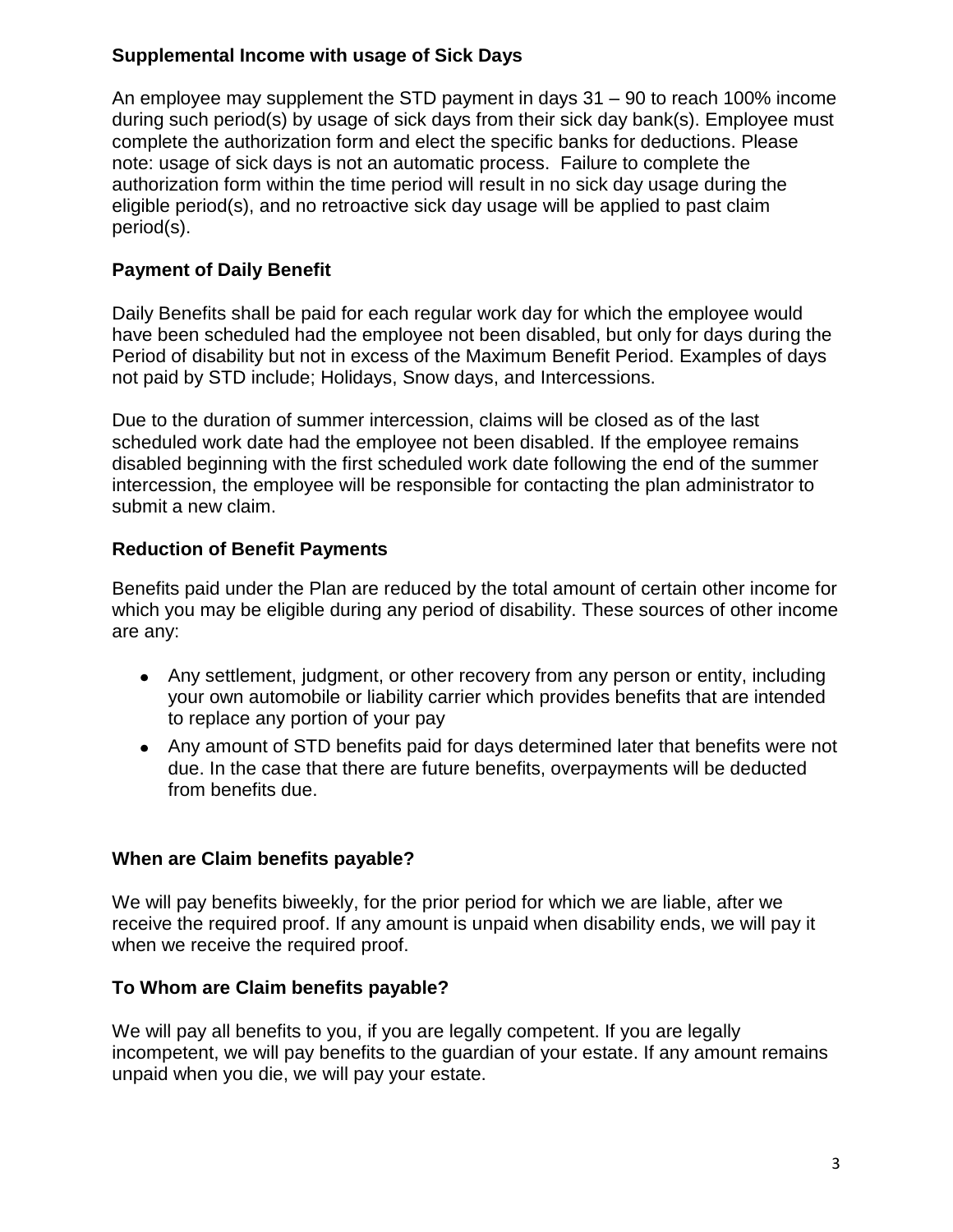## **When Payments Begin And How Long They Continue**

Short-term disability benefit payments begin on the first day after you have exhausted ten sick days from your current fiscal year's allotment. You must be under the care of a physician who verifies, to the satisfaction of the Claims Administrator, that because of your disability you are unable to perform the essential duties of your employment with CPS.

Once you begin receiving short term disability benefits, your benefits continue until the earliest of the following events occurs:

- You no longer have a covered disability under the Plan. Either you are able to resume the essential duties of your regular position or a position at CPS that accommodates your medical restrictions;
- The first day for which you are unable to provide satisfactory medical evidence of a covered disability;
- You do not follow the treatment plan ordered by your physician;
- You fail to cooperate with a scheduled independent medical examination (IME) or functional capacity evaluation (FCE);
- You begin work similar to your work with CPS for wage or profit with another employer or through self-employment;
- You have received benefits for a 90 day period;
- You are incarcerated;
- Your employment ends for any reason, including retirement;
- You die; or
- The Plan terminates.

#### **Duration of Short-term Disability and Successive Periods of Disability**

**Short-term disability** allows you to continue to receive a full or partial salary for up to 90 days in a rolling 12-month period. A **rolling 12-month period** is measured backward from the date you used any Short-term disability. For example, if a requested Short-term disability was to begin on July 1, the 12 months preceding that date would be reviewed to determine whether any Short-term disability time had already been used. If so, that time would be deducted from the remaining amount of Short-term disability time available.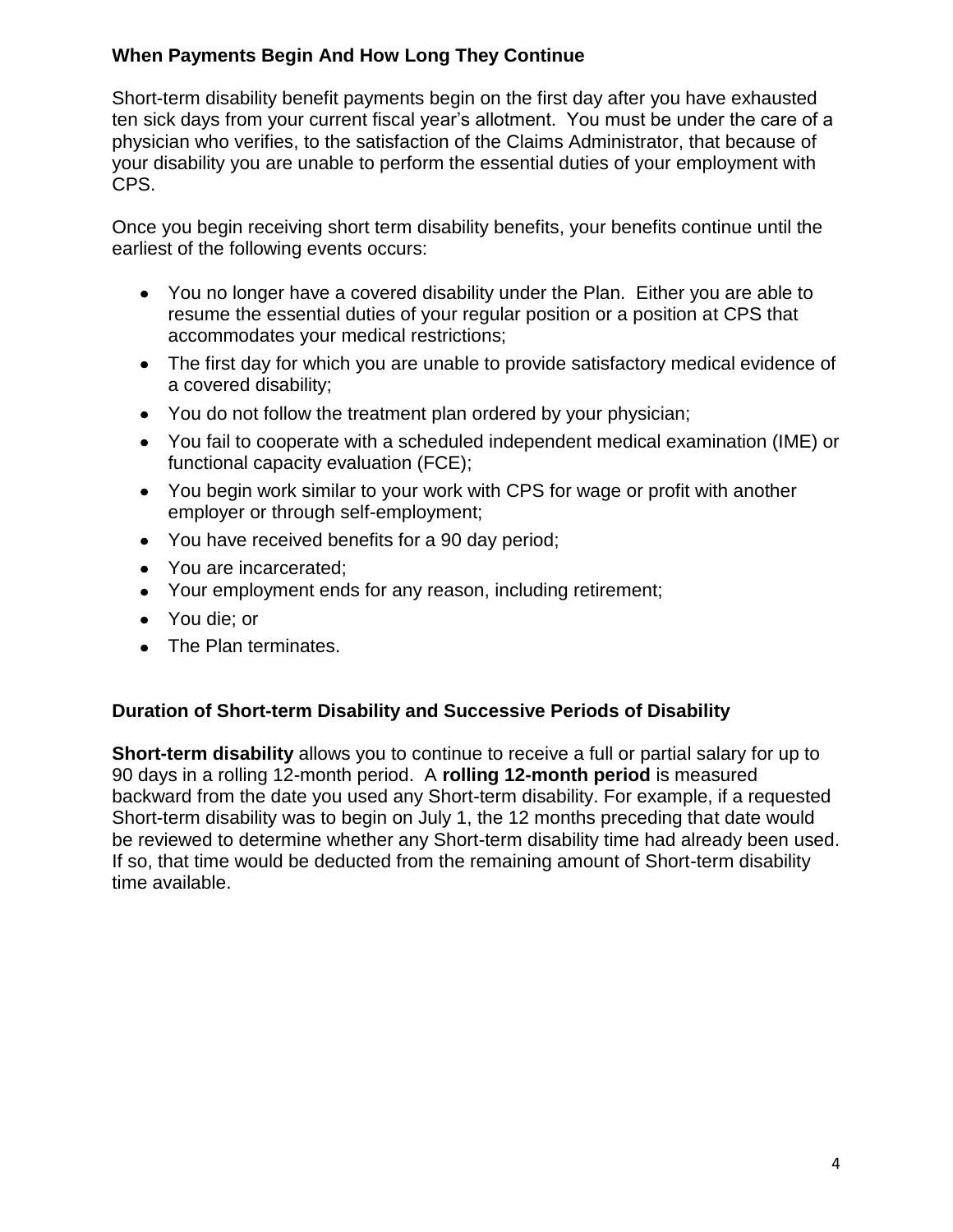#### **Documentation of Disability**

You will be required to provide certain information to Claim Administrator in order to have your request reviewed

- 1. A signed medical information authorization form
- 2. Medical documentation of objective findings to support your medical condition from your health care provider

Objective findings of a disability are necessary to substantiate the period of time your physician indicates you are unable to work because of your disability. Objective findings are those your physician observes through objective means, not your description of the symptoms. Objective findings include:

- Physical examination findings (functional impairments/capacity);
- Diagnostic test results/imaging studies;
- Diagnoses;
- X-ray results;
- Observation of anatomical, physiological or psychological abnormalities; and
- Medications and/or treatment plan.

#### **Physical Examination**

Claim Administrator may also require you to undergo an independent medical examination and/or a functional capacity test. If you do not cooperate with this request (for example, you fail to keep a scheduled appointment), your benefits may be terminated. If the Claim Administrator requests that you undergo an independent medical examination (IME) and/or a functional capacity evaluation (FCE), the charge for such examination will be at CPS expense.

#### **Rehabilitation Services**

At our discretion, we may ask you to participate in rehabilitation services.